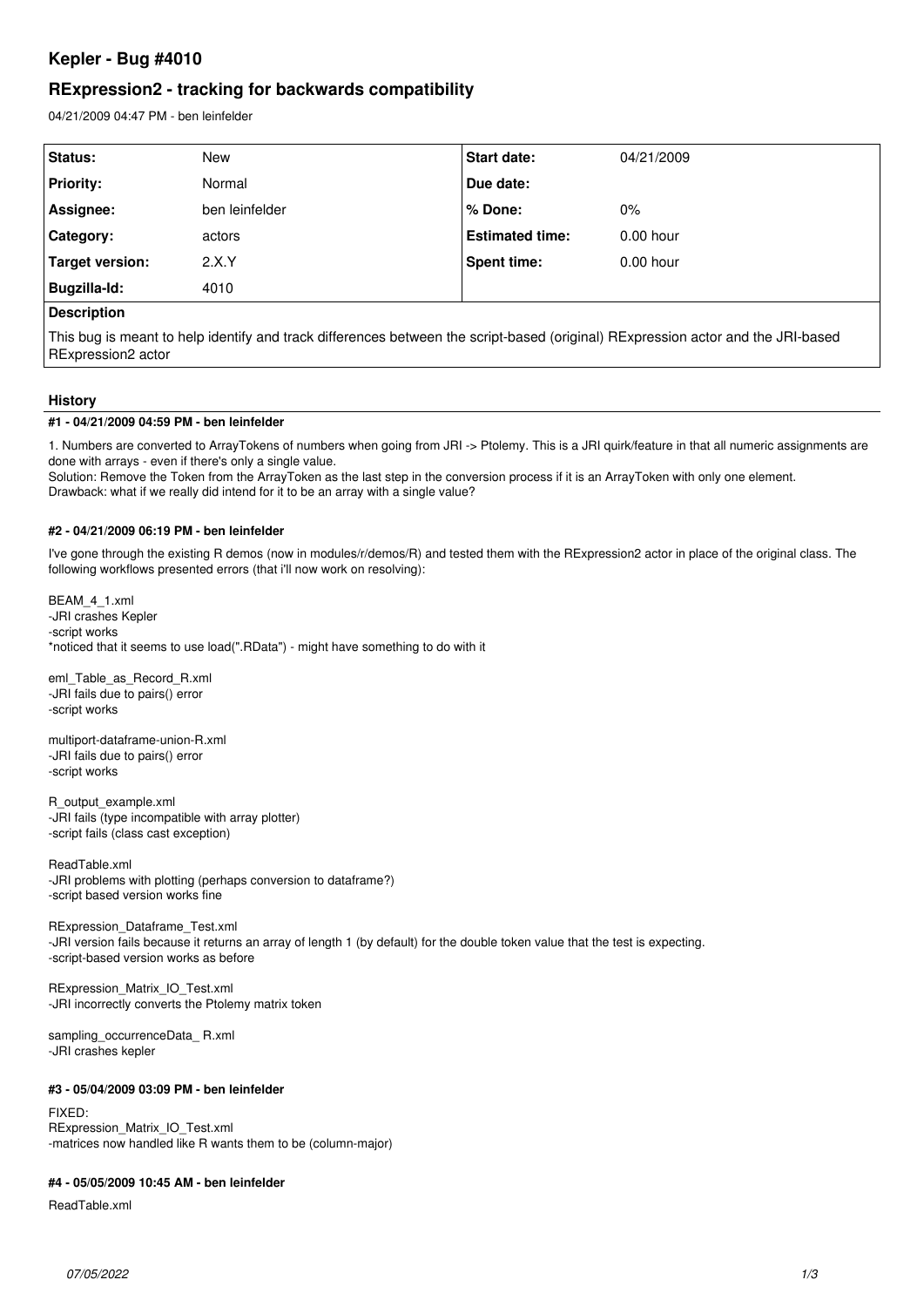there's a issue with how I'm setting up the graphics device. it's purely my R code, since the following R session shows the same error:

```
pdffile = 'ReadTable1.pdf', width = 6.66666666666667, height = 6.66666666666667)species \lt- c(1,2,3)
ccnt <- c("a","b","c")
plot(species,ccnt)
```
Error in plot.window(...) : need finite 'ylim' values In addition: Warning messages: 1: In xy.coords(x, y, xlabel, ylabel, log) : NAs introduced by coercion 2: In min(x) : no non-missing arguments to min; returning Inf 3: In max(x) : no non-missing arguments to max; returning -Inf

# **#5 - 08/27/2009 02:06 PM - ben leinfelder**

Testing JRI with the SANParks TPC workflows. Because of how the R code is sent to JRI and executed, we have to do some parsing of the script before sending "lines" of code to the JRI library. So far these are the problems that I've encountered:

-comments need to be stripped out. this is easy for lines that are comprised completely of comments but is tricky when the # character appears inside a quoted string (valid in R). I seem to have a good regex to handle most cases of this correctly (but it's still something to watch for as the R code gets more and more advanced)

nested code (if/else, function definitions, etc...) that use {} need to be consolidated into a single "line" but with each statement delimited by ; i have it working for this coding style:

if (true) {  $i \nless 1$ } else {  $i < -2$ } but need to support alternate syntax like: if (true) {  $i < -1$ } else {  $i < 2$ }

-function calls or other code that can be broken into multiple lines for readability are not currently supported - that means lines can get very wide (and copying and pasting formatted valid R code from your favorite editor can break it big time)

#### **#6 - 08/27/2009 03:56 PM - Oliver Soong**

With regards to Comment  $#5$ , why not just write the script to file, then have JRI eval a source command. R will handle all the parsing. From there, you should be able to use the same old methods to get and export R objects to tokens.

## **#7 - 08/27/2009 04:00 PM - ben leinfelder**

just: source(filename) you think?

#### **#8 - 08/27/2009 04:42 PM - Oliver Soong**

Yup. It should parse and eval the file in .GlobalEnv as if it were typed in interactively. I don't think we need any of the advanced options at the moment.

# **#9 - 08/27/2009 04:58 PM - ben leinfelder**

That works!

#### **#10 - 08/27/2009 05:55 PM - Oliver Soong**

One question that I'm not sure of. Are created variables being cleaned between instances of R? Variable passing should only occur through tokens, no?

## **#11 - 08/28/2009 10:25 AM - ben leinfelder**

all the objects are removed when the next R actor starts to [re]use the "R engine" so only objects sent through tokens exist in the next R actor

#### **#12 - 01/25/2010 02:26 PM - Tom Parris**

Ben ... sorry to ask stupid questions (SQs).

SQ1: I just removed R 2.9.0 from my system and now have R 2.10.1. How do I change the Kepler definition of R\_HOME to match.